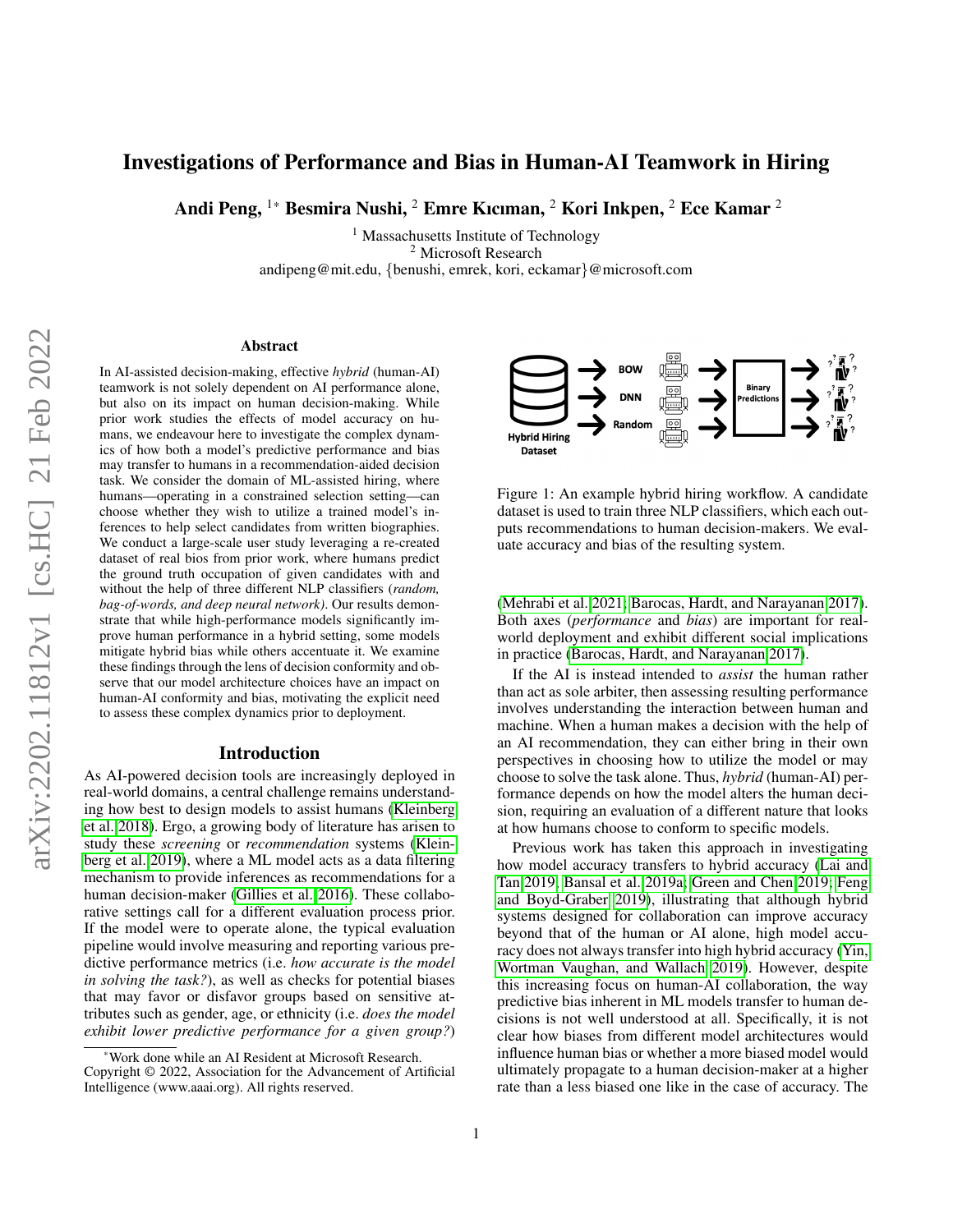two in combination (predictive performance and bias) result in complex dynamics that may alter how both percolate down to a human decision-maker.

In this work, we investigate this by conducting a largescale study to assess how a realistic hybrid system performs on both overall accuracy and bias (difference in predicting male vs. female candidates). We choose the domain of hiring due to a rich literature of human and algorithmic biases documented, with the question at play being: "Do I think this candidate is a good fit for this job?" Our human study leverages a large-scale text dataset [\(De-Arteaga et al. 2019\)](#page-7-5) consisting of real candidate bios and employs three different NLP classifiers as assistance in predicting occupation from bio. We test how these models perform in isolation vs. when utilized as recommendations by humans in a hybrid system. To minimize side effects from other system properties (e.g., UX experience, confidence, etc.) we keep the interface presentation *unchanged* in all conditions and display only the final model recommendation as an aid. Figure [1](#page-0-0) illustrates our hybrid experimental setup.

We make the following contributions:

- 1. To our knowledge, we present the first-ever experiment studying the propagation of both algorithmic performance and bias to human decision-making.
- 2. Our results reveal surprising findings, demonstrating that some of our deployed models mitigate hybrid bias while others propagate and increase bias (even though original human and model biases span different regions). We interpret these results from a human-AI conformity lens and observe that high predictive performance from some model types do not necessarily increase human-model conformity, resulting in lower hybrid performance but less biased decisions.
- 3. We introduce our full crowdsourced data, comprised of 38,400 individual human judgements over 9,600 prediction tasks, as Hybrid Hiring: a first-ever large-scale dataset for studying human-AI collaborative decisionmaking trained, collected, and evaluated on real data.

The above contributions provide important insights previously under-studied in both human-AI collaboration and algorithmic fairness literatures, and raise critical concerns and trade-offs that need to be investigated prior to deploying similar models in practice, particularly since our work revealed significant differences in model conformity, even *without an interface change*. Inspired by these results, we propose future directions in studying the impact of different ML models in hybrid decision-making scenarios.

# Related Work

Algorithmic Bias It is now more important than ever to quantify and understand model biases that reinforce the disadvantaged status of different groups [\(Nosek and Banaji](#page-8-5) [2002;](#page-8-5) [Sweeney 2013\)](#page-8-6). While ML achieves higher-still accuracy, a key question becomes: *accurate, but for whom* [\(Baro](#page-7-6)[cas and Selbst 2016\)](#page-7-6)? Hiring, long a discriminatory practice [\(Isaac, Lee, and Carnes 2009\)](#page-8-7), has received specific renewed interest due to a rise in automated decision systems deployed

with alarmingly detrimental effects towards female candidates [\(The Guardian 2018;](#page-8-8) [Raghavan et al. 2020\)](#page-8-9).

Spurred by such concerns, the ML community has responded with a rapidly growing body of literature on algorithmic fairness efforts. A brief overview ranges from approaches that seek to mitigate bias using techniques that are "unaware" of protected attributes like race and gender [\(Dwork et al. 2012\)](#page-7-7) to more sophisticated techniques that seek to impose fairness as a "constraint" [\(Hardt, Price, and](#page-7-8) [Srebro 2016\)](#page-7-8). In practice, any method that relies on protected attributes for model training stands at odds with antidiscrimination law, which forbids the usage of these features in model prediction, even if the purpose is to mitigate bias [\(Dwork and Ilvento 2018;](#page-7-9) [Gonen and Goldberg 2019\)](#page-7-10).

Human Bias Complex decision tasks, limited cognitive resources, uncertain information, and a human tendency to aspire to reduce overall decision load together lead to a *bounded rationality* model of human decision-making, where cognitive biases come into play [\(Simon 1955;](#page-8-10) [Cun](#page-7-11)[ningham 2013;](#page-7-11) [Kahneman 2003\)](#page-8-11). These biases are best described as heuristics, or mental shortcuts, that humans take when evaluating large amounts of uncertain information in a messy world [\(Thaler and Sunstein 2008\)](#page-8-12). One particular form of bias that has been found to be especially detrimental is that of gender bias, particularly when evaluating candidates in professional settings. There is evidence that gender inequalities in the workplace stem, at least in part, from biased attitudes directed against women from those who hold sexist or innate preferences for a particular gender in different professions [\(Koch, D'Mello, and Sackett 2015\)](#page-8-13). For instance, a study found that the higher a participant scored on a hostile sexism personality test, the more likely they were to recommend a male candidate rather than female for a managerial position [\(Masser and Abrams 2004\)](#page-8-14).

Human-AI Collaboration The concept that decision processes adapt over time to adjust to changing preferences has led to *preference construction*, or decision-makers formalizing which option they prefer [\(Lichtenstein and Slovic](#page-8-15) [2006;](#page-8-15) [Thaler and Sunstein 2008\)](#page-8-12). It is of no surprise that systems designed to produce recommendations in key stages of decision-making have been found to have immense impact on final outcomes [\(Mandl et al. 2011\)](#page-8-16). In these cases, the human makes a decision to either *accept* or *reject* recommendations. These AI-assisted systems have led to more accurate medical diagnoses [\(Lundberg et al. 2018\)](#page-8-17), optimized crowdsourcing efforts [\(Kamar, Hacker, and Horvitz 2012\)](#page-8-18), and creative multiagent game-playing [\(Jadeberg et al. 2019\)](#page-8-19). Here, we refer to human-AI together as a *hybrid* system.

As hybrid systems are increasingly deployed, it is important to understand their impact on human decision processes. Many factors, such as the human's ability to create a mental picture of the model [\(Bansal et al. 2019a\)](#page-7-2), their implicit trust in the model [\(Yin, Wortman Vaughan, and Wallach 2019;](#page-8-4) [Zhang, Liao, and Bellamy 2020\)](#page-8-20), how they are impacted by updates [\(Bansal et al. 2019b\)](#page-7-12), the representational display of recommendations [\(Peng et al. 2019\)](#page-8-21), and the interpretability of the model [\(Gilpin et al. 2018\)](#page-7-13) have all been demonstrated to greatly impact humans. However, to our knowledge, there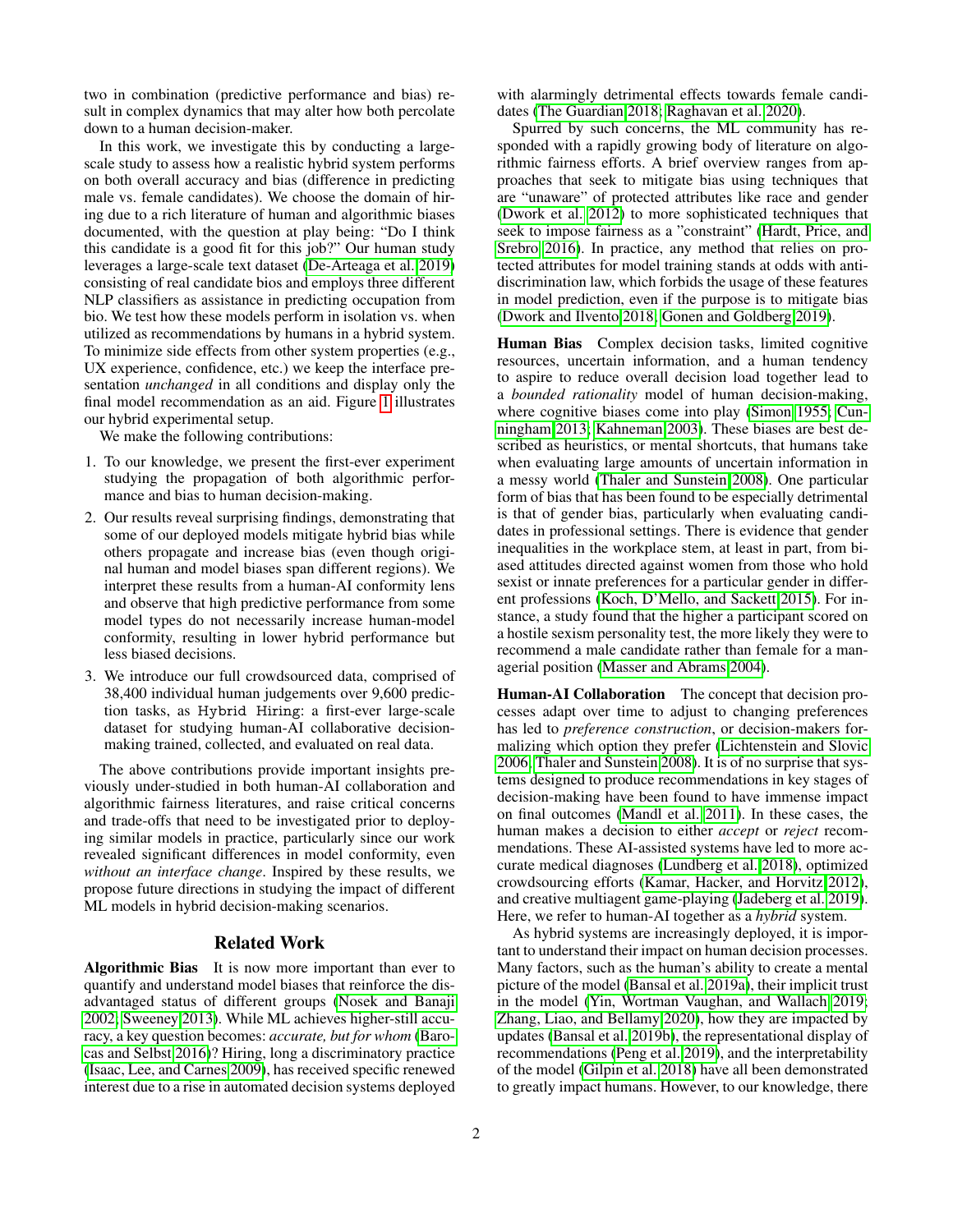| <b>Task Instructions</b>                                                                                                                                                                                                                                                                                                                                                                                                                                                                                                                               |                                                                                                                                                                                                                                                                                                                                        | Artificial Intelligence (AI) Prediction:                                                                                                                                                                                                                                                                                                                                |                          |                                                                                                                                                            |
|--------------------------------------------------------------------------------------------------------------------------------------------------------------------------------------------------------------------------------------------------------------------------------------------------------------------------------------------------------------------------------------------------------------------------------------------------------------------------------------------------------------------------------------------------------|----------------------------------------------------------------------------------------------------------------------------------------------------------------------------------------------------------------------------------------------------------------------------------------------------------------------------------------|-------------------------------------------------------------------------------------------------------------------------------------------------------------------------------------------------------------------------------------------------------------------------------------------------------------------------------------------------------------------------|--------------------------|------------------------------------------------------------------------------------------------------------------------------------------------------------|
| Please follow the instructions below:<br>1. We will show you 8 candidates. Please take 1 minute reading through each profile.<br>Please spend 5-10 minutes on this task. We will NOT approve tasks completed in too short a duration.<br>2. Out of the slate presented, please select the 4 candidates you believe to be teachers by choosing "Selected". Choose<br>vou to submit if there are not 4 "Selected" and 4 "Not Selected" chosen).<br>Please disregard geographic location in making your selection.<br>3. Complete the brief survey below. |                                                                                                                                                                                                                                                                                                                                        | We have developed an AI recommendaton system to help you with this task. The AI was trained on hundreds of th<br>bios are likely to be which profession.<br>1. The system will display its prediction for what the true profession of each bio is. It will predict 4/8 to be the tr<br>2. Remember: this is just a recommendation. You are free to disregard its input. |                          |                                                                                                                                                            |
|                                                                                                                                                                                                                                                                                                                                                                                                                                                                                                                                                        |                                                                                                                                                                                                                                                                                                                                        | Rank                                                                                                                                                                                                                                                                                                                                                                    | <b>Al Recommendation</b> | <b>Profile</b>                                                                                                                                             |
| Rank<br>Please Select v                                                                                                                                                                                                                                                                                                                                                                                                                                                                                                                                | 4. Note: sometimes, the survey will not allow submission. To ensure that the form is registering 4/8 selections, click on ea<br>Profile<br>She has taught a variety of crafts including patchwork, quilting, a                                                                                                                         | Please Select v                                                                                                                                                                                                                                                                                                                                                         | Not Selected             | She has taught a variety of<br>and basketry. She contribut<br>of five previous books.                                                                      |
| Please Select v                                                                                                                                                                                                                                                                                                                                                                                                                                                                                                                                        | to a number of stitching magazines and she is the author of five<br>Ebrahim received a Ph.D. degree in Geo-Engineering/Mining Er<br>& Engineering at the University of Nevada, Reno (UNR) in 2014<br>with a graduate minor in Business Administration from Mackay, a<br>He earned his bachelor's degree in Mining-Exploration Engineer | Please Select v                                                                                                                                                                                                                                                                                                                                                         | teacher                  | Ebrahim received a Ph D d<br>Mackay School of Earth Sci<br>(UNR) in 2014. He also rec-<br><b>Business Administration fro</b><br>Business, He earned his ba |
| Please Select<br><b>Please Select</b><br>Selected<br><b>Not Selected</b>                                                                                                                                                                                                                                                                                                                                                                                                                                                                               | Her research is aimed at understanding how infections can trigg<br>models, and human placental tissues. She received an Investigation<br>Burroughs Wellcome Fund in 2011. Here she explains her effort<br>from bacteria and viruses, and what happens when they make th                                                                | Please Select v<br><b>Please Select</b><br>Selected                                                                                                                                                                                                                                                                                                                     | Not Selected             | Iran<br>Her research is aimed at ur<br>cell culture models, mouse<br><b>Investigator Award in Repro</b><br>2011 Here she explains he                       |
|                                                                                                                                                                                                                                                                                                                                                                                                                                                                                                                                                        | (a) Human-only condition.                                                                                                                                                                                                                                                                                                              |                                                                                                                                                                                                                                                                                                                                                                         | (b) Hybrid condition.    |                                                                                                                                                            |

Figure 2: An example task where the true occupation is *teacher* and confused occupation *professor*. The *interface remains unchanged* across all candidate slates and conditions. Additionally, recommendations do not provide any additional evidence or signal of the underlying model behaviour (e.g. confidence, architecture, explanation for the decision, etc.).

exists no work that studies how both AI predictive performance and bias transfer to humans.

# Experimental Setup

Motivation Our work is motivated by the desire to understand how bias in algorithmic models transfer to hybrid decision-making in realistic deployed settings where both users of trained models and their real-world stakeholders are impacted. Often, it is assumed that a higher-performing model will help a human make more-accurate and lessbiased decisions, or conversely, that a human will recognize model mistakes and exert agency in correcting them. Yet, we have very little understanding of how these metrics trickle down through a hybrid decision pipeline. In this work, we evaluate how different models trained on realworld data, when integrated within common hiring pipeline under constraints, alter final system predictive performance and bias. Studying this allows us to better understand the impact of this increasingly-common workflow as well as unearth which types of algorithmic advancements can actually be transferred to a human-in-the-loop system.

Data Collection We select the task of language-based *occupation classification* due to its direct relevance to realworld hiring scenarios [\(Peng et al. 2019\)](#page-8-21). To a human, predicting an individual's true occupation from a brief text description remains a common and often high-stakes decision made in professional settings daily. We compile a corpus of public professional bios using the same methodology as De-Arteaga et al. by scraping online bios using the Common Crawl to re-create a dataset where all observations begin with the following sequence: [*name* is a *title*] and subsequently describe a professional background [\(De-Arteaga](#page-7-5) [et al. 2019\)](#page-7-5). We extract the ground truth occupation and gender of each observation and to the best of our ability, mask out names. We select the 28 most frequently-occurring occupations, resulting in 397,907 observations of which *professor* is the most frequent occupation and *rapper* the least.

This dataset represents a publicly-available online pool of candidates that may be screened by a real model.

Model Training The objective is to, without access to the first sentence of a bio which identifies occupation, predict the ground truth using the candidate's self-provided description. To isolate the impact of model architecture on hybrid performance, we elect to train a single-layer fully-connected *deep neural network* (DNN) as well as a simpler *bag of words* (BOW) [\(De-Arteaga et al. 2019;](#page-7-5) [Bolukbasi et al.](#page-7-14) [2016\)](#page-7-14). For our BOW, we use a one-versus-all logistic regression with  $L_2$  regularization similar with prior work [\(De-](#page-7-5)[Arteaga et al. 2019;](#page-7-5) [Romanov et al. 2019\)](#page-8-22). DNN represents a more *black-box* architecture due to its non-linear nature and deeply nested structures whereas BOW remains a good baseline due to its general *interpretability* [\(Gilpin et al. 2018\)](#page-7-13).

Because some occupations exhibit an uneven skew of either male or female bios and we wish to de-link existing data pipeline biases from our analysis, we create validation and test splits such that both gender and occupation are sufficiently represented. In accordance with prior work [\(De-](#page-7-5)[Arteaga et al. 2019;](#page-7-5) [Romanov et al. 2019\)](#page-8-22), we use stratifiedby-occupation splits, with 65% of the bios (258,639) designated for training, 10% (39,790 bios) designated for validation, and 25% (99,476 bios) designated for testing. This isolates the differences in model performance to their varying architectures, and allows for an equivalent apples-to-apples comparison on resulting hybrid performance and bias.

Human Task Design We construct a constrained decision task by presenting 8 bios, 4 of which belong to the occupation of interest and ask humans to identify the correct 4 out of the 8 that belongs to that occupation. We are in effect simulating a realistic scenario where, say, a recruiter operating under resource constraints is tasked with selecting a subset of candidates for interviewing and may make implicit judgements based on gender [\(The Guardian 2018\)](#page-8-8). To ensure that our slates are non-trivially difficult for humans, we generate confusion matrices for predictions made by our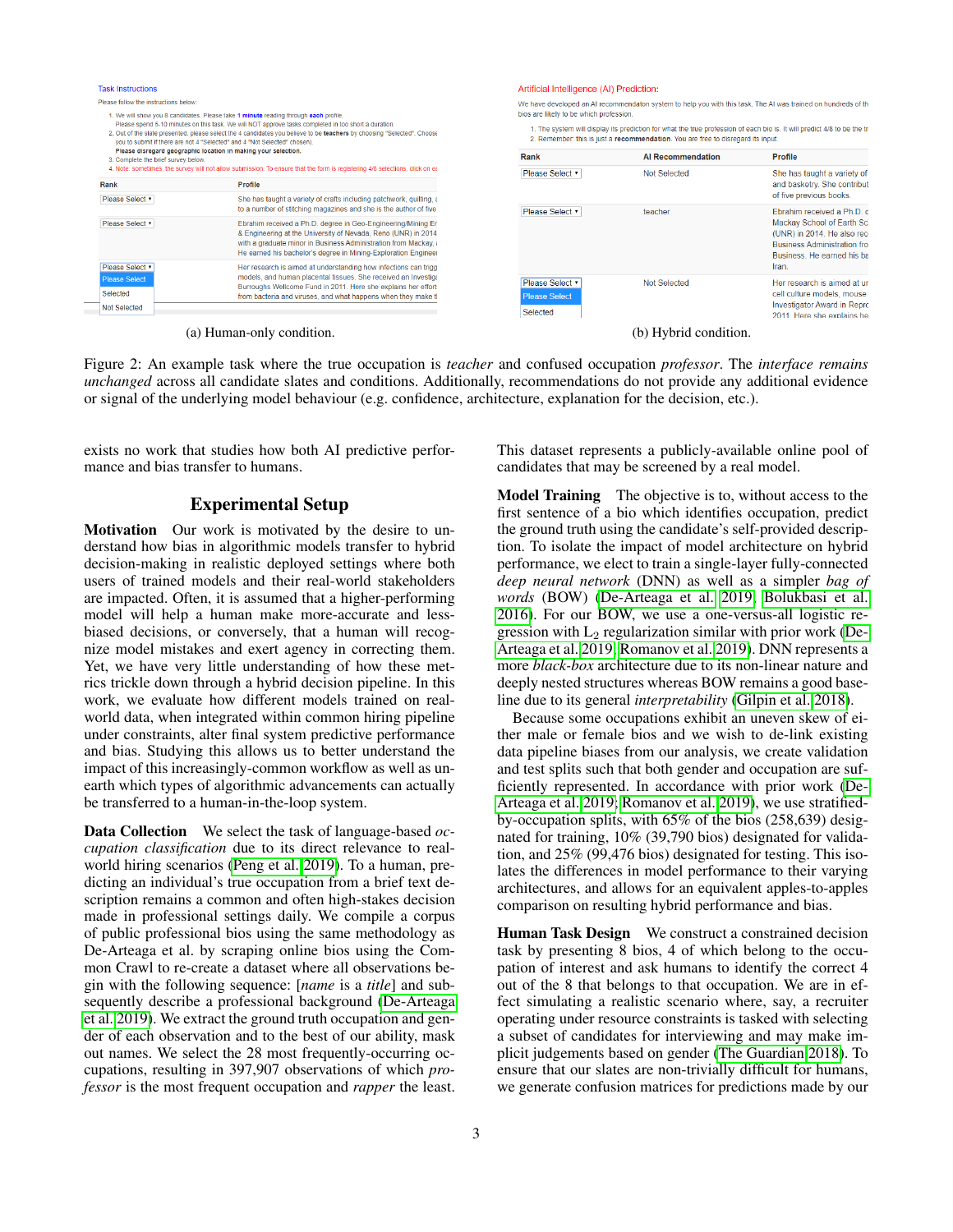<span id="page-3-0"></span>

(a) BOW classification bias. (b) DNN classification bias.

Figure 3: DNN and BOW gender bias on the dataset test split as quantified by TPR gender gap (∆TPR) relative to true proportion of female candidates in the dataset. While both models exhibit biases, DNN's ∆TPRs across occupations do not appear as extreme as BOW's. Note that our candidate slates are generated from bios sampled from this distribution.

models and select the following 3 pairs of highly-confused professions by gender: *attorney* and *paralegal*, *surgeon* and *physician*, and *professor* and *teacher*. Then, to assess the potentially bi-directional nature of bias (for example, a female lawyer being misclassified as a paralegal implies something very different than a male paralegal being misclassified as a lawyer), we create 6 tasks from these 3 occupation pairs (i.e. one type of slate is an attorney misclassified as a paralegal and its counterpart a paralegal misclassified as an attorney).

For each occupation, we design candidate slates where 8 bios are randomly selected from our test split (4 from the true occupation and 4 from the confused occupation), with the additional constraint that gender representation remain equal in both. This is done to enforce the opportunity to select equal subsets of "qualified" candidates, irrespective of how they are actually represented in the world. Altogether, we generate 200 unique slates, randomly ordered, for each occupation to total 9,600 samples from our original dataset  $(6*200*8 = 9,600$  bios total to be classified by each control group).

Evaluation To study the impact of AI recommendations on human decision-making, we conduct a crowdsourced study across three conditions (model-only, human-only, and hybrid) and evaluate the following two metrics:

- 1. Predictive performance (true positive rate (TPR))
- 2. Bias (differential TPR in classifying female vs. male candidates ( $\triangle$ TPR, or TPR<sub>f</sub> - TPR<sub>m</sub>))

Note, these two axes are not the same: a system may classify candidates successfully at a higher rate but also exhibit bias in being more accurate for male vs. female candidates. The

ideal system is one that maximizes TPR without exhibiting significant ∆TPR. We report TPR rather than accuracy since we are studying constrained decision-making where the candidate slate size is fixed and if one classification is correct, this necessitates that another was incorrect. This helps our evaluation of bias ( $\triangle$ TPR), which is calculated as the difference in TPRs between binary gender candidates of each occupation [\(De-Arteaga et al. 2019\)](#page-7-5). A positive ∆TPR indicates a bias towards female candidates and negative ∆TPR) towards male. In line with previous work [\(Peng et al. 2019\)](#page-8-21), we formulate the task as a filtering rather than a classification task, which allows for us to observe bias to a greater extent since a budget is allocated for selection and not all candidates can be prioritized (as is the case in real-world settings). A biased system will exhibit a statistically significant  $\triangle$ TPR (i.e. TPR<sub>f</sub>  $\neq$  TPR<sub>m</sub>) across slates.

Model-Only Condition For each of our generated candidate slates, AI recommendations are created by selecting the top 4 bios that our trained DNN and BOW models have the highest confidence in their predictions as belonging to the ground truth occupation. This forces the same constrained decision task that our subsequent conditions will face. In addition, we also test a "random" model, which selects its 4 bios via coin flip to serve as a non-intelligent baseline. Because we are enforcing the same subset criteria on the exact same candidate slates, we can attribute any arising performance differences to model type and not the task itself.

Human-Only Condition For our human-only condition, we deploy slates as HIT tasks on mTurk (Figure [3\)](#page-3-0). We show each participant a unique slate, present a description of the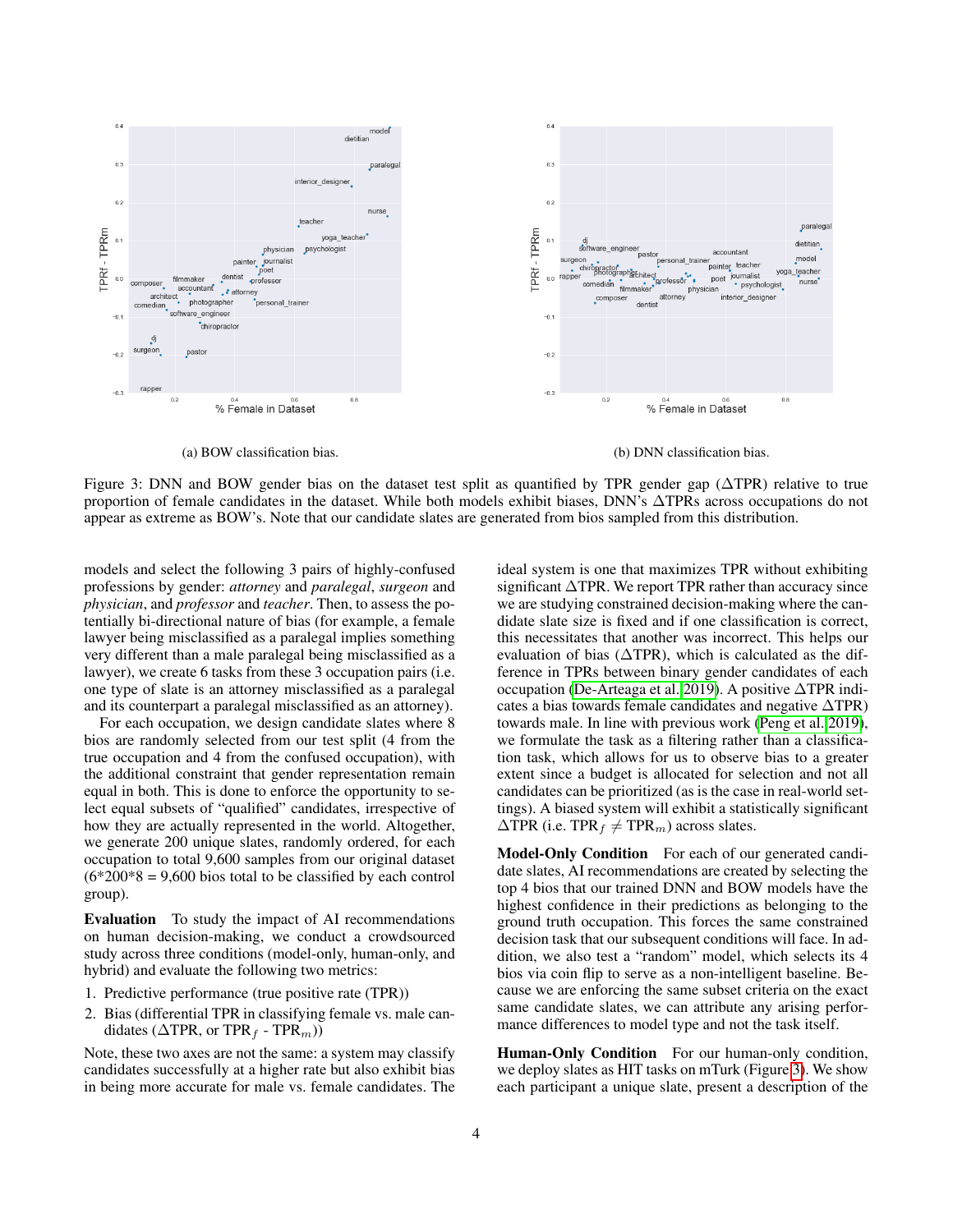<span id="page-4-0"></span>Table 1: TPR on the same candidates slates across conditions. Pairwise comparisons are made between the human (base condition) and each corresponding model to assess the performance differential. Higher TPR models (DNN and BOW) consistently translate into higher TPR hybrid systems (H+DNN and H+BOW) whereas a lower TPR model (Random) does not impede performance (H+R).

|           | Human | Rand           | $H+R$ | <b>DNN</b>      | $H+DNN$         | <b>BOW</b>      | $H+BOW$         |
|-----------|-------|----------------|-------|-----------------|-----------------|-----------------|-----------------|
| attorney  | 0.60  | $0.51^{B}$     | 0.57  | $0.79^{\alpha}$ | $0.66^{\alpha}$ | $0.78^{\alpha}$ | $0.70^\alpha$   |
| paralegal | 0.60  | $0.49^{\beta}$ | 0.56  | $0.87^{\alpha}$ | $0.68^{\alpha}$ | $0.78^{\alpha}$ | $0.70^\alpha$   |
| physician | 0.52  | $0.49^{\beta}$ | 0.52  | $0.85^\alpha$   | $0.61^\alpha$   | $0.85^\alpha$   | $0.66^{\alpha}$ |
| surgeon   | 0.61  | $0.51^{\beta}$ | 0.61  | $0.89^\alpha$   | $0.68^{\alpha}$ | $0.82^{\alpha}$ | $0.74^{\alpha}$ |
| professor | 0.59  | $0.51\beta$    | 0.59  | $0.85^\alpha$   | $0.70^\alpha$   | $0.87^\alpha$   | $0.75^{\alpha}$ |
| teacher   | 0.53  | $0.50^{\beta}$ | 0.54  | $0.86^\alpha$   | $0.61^{\alpha}$ | $0.87^\alpha$   | $0.74^{\alpha}$ |

 $\alpha$  Greater than the Human condition, significant at  $p < 0.01$ . Also in yellow.

<sup>β</sup> Less than the Human condition, significant at  $p < 0.01$ . Also in green.

ground truth occupation, and ask them to select 4/8 bios that they believe to best fit that description. We programmatically enforce that each participant picks the correct number of selections and each bio must be user-clicked as *Selected* or *Not Selected*. Bios are randomly ordered per slate to remove possible confounding factors such as rank ordering preference and recency bias (although final generated slates are kept consistent between conditions). Altogether, we deploy 1,600 uniquely-generated HITs across six tested occupations.

Hybrid Condition For our hybrid condition, we follow the same methodology as for our human-only condition but additionally provide predictions made by our three models. Participants are explicitly instructed that these predictions are "recommendations" from an "AI" that they may choose to disregard and override. For this condition, we deploy 4,800 unique HITs in total (1,600 each for human+DNN, human+BOW, and human+Random). Note: irrespective of the model tested, the interface remained the same and participants could not participate in HITs across conditions.

To increase reproducibility confidence, we run all 200 slates per occupation in two batches of 100 across unique study participant pools, each with a mix of human-only and hybrid conditions: the first between August 23-27, 2019 and the second between September 1-4, 2019. This is done to ensure that demographic skews in crowdsourcing may be mitigated across worker pools. We compensate all participants at a wage of \$15 per hour. Participants are additionally screened according to the following qualifications: hold above a 95% approval rating, unique ID per condition, and based in the United States to control for English being the primary spoken language.

Data Ethics and Privacy For all experiments and collected data, we conduct both institutional IRB and data privacy review. We also anonymize all bios (by stripping out names and other identifying features) and participant data (we collect no no personal or private information).

Statistical Testing In evaluating significance across conditions, we are interested in seeing whether a condition (i.e. a specific model) produces changes in hybrid performance

when compared to a baseline. We use the human-only condition as our baseline for all comparisons since we are interested in studying the impacts of AI on humans in this work. We utilize Friedman and Wilcoxon signed ranks tests to study the effect of each candidate slate across conditions in pairwise comparisons to the human-only (base) condition.

# Results

First, we examine performance of our model-only condition. We see that different models exhibit different TPRs and biases, with BOW and DNN architectures indeed making varied selections on the same task. Second, we turn to the human-only condition and find that humans exhibit their own set of biases that do not parallel either trained model. Third, we assess the impact of recommendations on human decision-making in our hybrid condition and find that although a higher-TPR model consistently produces higher-TPR hybrid teamwork, the impact on bias is model-specific, with DNN mitigating human bias while BOW seemingly inducing it. Last, we assess these results through the lens of human-AI conformity and discover that high-TPR performance from our tested non-linear model does not necessarily increase human-model agreement, resulting in ultimately lower hybrid performance but less biased decisions.

Model-Only Performance Table [1](#page-4-0) highlights the TPRs of human and model-only conditions. We see that DNN and BOW do not make identical predictions across candidate slates, with DNN generally outperforming BOW (as evidenced by the difference in TPRs, particularly on *paralegal* and *surgeon* tasks). To probe this further, we analyze the original classifications made by both models and find that, as shown in Figure [3,](#page-3-0) DNN and BOW exhibit different biases (∆TPRs) across occupations. For example, BOW ∆TPR of *paralegals* (top right of Figure 3a) indicates both a true high proportion of female paralegals in the dataset as well as model bias in classifying them as such.

Human-Only Performance We next ask the question: do human predictions resemble that of either model? Across both TPR and ∆TPR evaluations, we find that human-only decisions do not overlap with those from either BOW or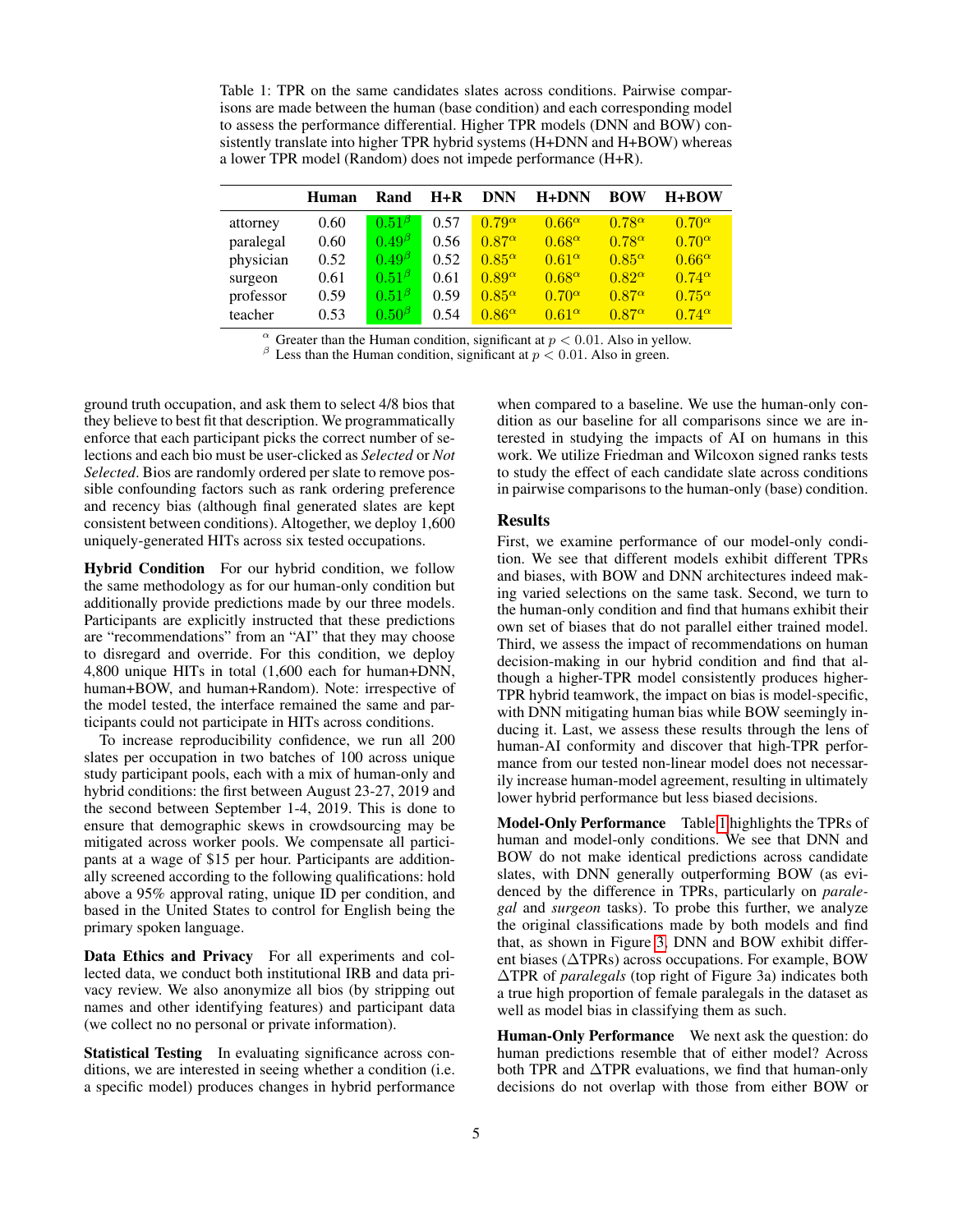<span id="page-5-0"></span>Table 2: Bias ( $\triangle$ TPR) across conditions for tested occupations. Within each slate, we conduct a pairwise comparison between  $TPR_f$  and  $TPR_m$  to see whether a significant difference is present. If so, that condition exhibits a significant ∆TPR.

|           | Human    | Rand    | $H+R$    | <b>DNN</b> | $H+DNN$ | <b>BOW</b> | $H+BOW$  |
|-----------|----------|---------|----------|------------|---------|------------|----------|
| attorney  | $-0.02$  | $-0.04$ | $-0.02$  | $-0.04$    | $-0.03$ | $-0.06$    | $-0.03$  |
| paralegal | $0.09*$  | 0.03    | 0.07     | $0.11^*$   | 0.03    | $0.23^*$   | $0.15*$  |
| physician | $-0.02$  | 0.02    | $-0.00$  | $0.09*$    | $-0.00$ | 0.05       | 0.06     |
| surgeon   | $-0.06$  | $-0.04$ | $-0.13*$ | $-0.07^*$  | $-0.03$ | $-0.16^*$  | $-0.16*$ |
| professor | 0.02     | 0.04    | 0.00     | $-0.04$    | $-0.03$ | $-0.06$    | $-0.03$  |
| teacher   | $0.10^*$ | $-0.03$ | 0.03     | 0.03       | 0.02    | 0.04       | 0.07     |

TPR<sub>f</sub>  $\neq$ TPR<sub>m</sub>, significant at  $p < 0.01$ . Also in pink.

DNN-only predictions at different rates, thus removing the possible confounder that one model aligned with original human decisions more than the other (details can be found in Appendix). Table [1](#page-4-0) shows that the human-only condition significantly under-performs both DNN and BOW models on all occupation slates, although in most cases does perform higher than Random. Moreover, Table [2](#page-5-0) illustrates different biases across different conditions, with DNN not exhibiting any significant bias across all occupations, BOW biased towards female *paralegals* and male *surgeons*, and humans biased towards female *paralegals* and *teachers*.

Model-Specific Impact On Hybrid TPR When assessing the impact of model TPR on hybrid decision-making, we find that human decision-makers collaborating with a higher TPR model (DNN and BOW) results in a consistently significant *improvement* across all occupations. This is in accordance with previous work, which has observed that higher-accuracy models generally help lower-accuracy humans [\(Bansal et al. 2019a,](#page-7-2) [2021\)](#page-7-15), although this is still far from achieving optimal complementarity. Interestingly, when humans collaborate with a lower TPR model (Random), their own performance is *not impeded* (Table [1\)](#page-4-0).

Model-Specific Impact On Hybrid ∆TPR A different story emerges when evaluating the impact of model ∆TPR on hybrid decision-making, with different models impacting resulting biases differently. When humans collaborate with DNN, the resulting system (irrespective of any human biases at play) becomes unbiased. Table [2](#page-5-0) illustrates how the originally biased occupations of *paralegal* and *teacher* become both mitigated by an unbiased DNN. However, an opposite effect can be seen in humans collaborating with BOW, with the resulting system seemingly reflecting both human-only and model-only biases. For example, despite the original human being unbiased in the *surgeon* task, the resulting hybrid system is pulled towards a significant bias towards male candidates. Figure [4](#page-5-1) analyzes this result in greater detail using the *surgeon* task as an illustration. Note that the key point is not only that the DNN-hybrid system is ultimately less biased than the BOW-hybrid (lower hybrid ∆TPR), but that the resulting system is pulled below the interpolated expected (blue) line between Human and DNN performance gains towards the fully unbiased (grey) line, whereas the BOW-hybrid is pulled above the interpolated (red) line to-

<span id="page-5-1"></span>

Figure 4: A visual of bias within the *surgeon* task, plotted again female (x-axis) and male (y-axis) TPRs. The center (grey) line represents an unbiased model. The bottom left represents a less accurate model, and the top right more accurate. Interpolation (dotted) lines are drawn to represent the expected trendline if no consistent difference across hybrid conditions existed. We see that DNN helps mitigate human bias (the resulting hybrid ∆TPR is close to the unbiased line) whereas BOW appears to actually induce bias (resulting in a hybrid ∆TPR farther from the line).

wards a more biased direction. Visually, this helps differentiate between bias mitigation that may result from performance gains of a higher-performing model and highlights differences between how bias percolates differently from a DNN vs. BOW model down to a human.

Investigating Conformity Why do we see very different results for model-specific impacts on TPR vs. ∆TPR hybrid decision-making, *even without an interface change*? To better understand a sample-by-sample breakdown, we investigate human-AI conformity, or the rate at which a human appears to follow the model's recommendations in a hybrid system. We compute this by assessing the percentage of hybrid decisions that match those of original model decisions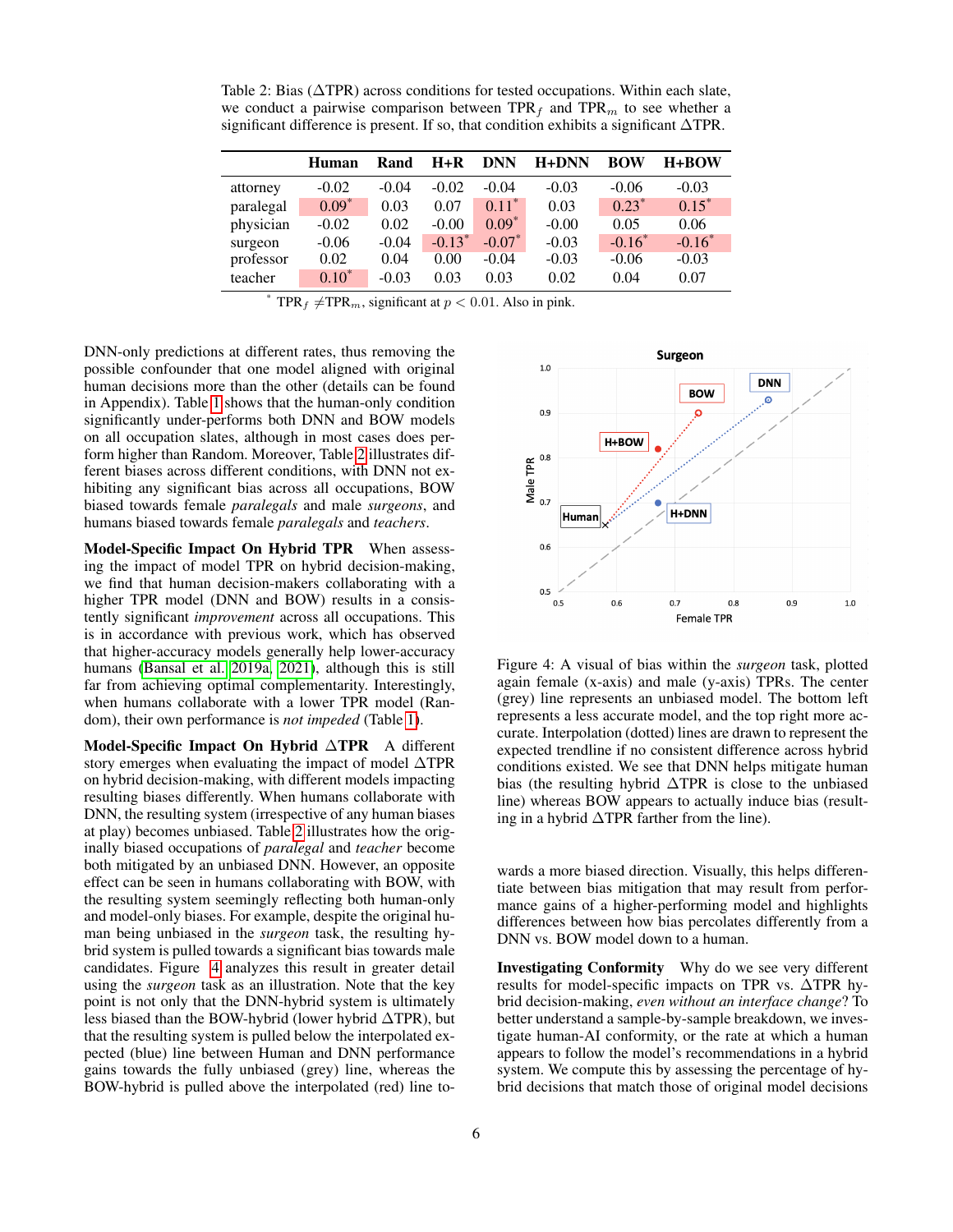<span id="page-6-0"></span>Table 3: Hybrid decisions that match original model decisions, conditioned on the model being incorrect, i.e. *when does a human accept a wrong prediction?* Here, H+Random serves as a baseline for understanding the additional conformity to a specific architecture beyond blind acceptance of AI recommendations themselves. We observe that humans are significantly more likely to conform to incorrect BOW decisions relative to DNN, which rarely differs from Random.

|           | H+Random | $H+DNN$  | $H + BOW$ |
|-----------|----------|----------|-----------|
| attorney  | 0.622    | 0.663    | $0.744*$  |
| paralegal | 0.629    | 0.634    | $0.716*$  |
| physician | 0.673    | 0.648    | $0.782*$  |
| surgeon   | 0.561    | $0.645*$ | $0.809*$  |
| professor | 0.605    | 0.504    | $0.704*$  |
| teacher   | 0.606    | 0.623    | $0.804*$  |

Greater than H+Random when the model is incorrect, significant at  $p < 0.01$ . Also in blue.

for each candidate slate (irrespective of whether that classification was the ground truth or not). Figure [5](#page-7-16) illustrates that although we see similar conformity rates of the human to DNN, humans conform significantly more to BOW predictions than either DNN or Random. Moreover, this distinction is especially apparent in cases where the model made an incorrect prediction (Table [3\)](#page-6-0). A possible explanation, supported by past work, posits that BOW is a generally more *interpretable* model that humans can understand (and trust) more [\(De-Arteaga et al. 2019\)](#page-7-5). Because BOW word associations are learned by encoding sparse vectors that map to word vocabularies in a manner that is thought of to be more linear, humans are able to formulate an internal understanding of its recommendations more readily than DNN (a *black-box* non-linear model) or Random (complete chance) [\(Bansal et al. 2019a;](#page-7-2) [Poursabzi-Sangdeh et al. 2021\)](#page-8-23). In fact, based on Table [2](#page-5-0) we observe that despite the lower hybrid performance of the Random model, random recommendations appear to have similar effects to the DNN on mitigating mitigating bias. As a result, humans may be more willing to accept the inferences provided by BOW (even when those recommendations are biased) and conform to its predictions, particularly when operating under resource constraints.

## **Discussion**

Impact on Model Deployment A natural question that arises from these findings is whether DNN and Random (which both appear to be uninterpretable models) help mitigate human biases because they force human decisionmakers to self-reflect more, and if so, whether ML deployment should actually prioritize this objective in future system design where minimizing bias may be a priority. To do so would mean an orthogonal departure from current work, where system designers are seeking less biased and more interpretable models. Moreover, our H+BOW was more accurate than our H+DNN, posing a trade-off between high team accuracy vs. low team bias. Our recommendation is that, while our results are somewhat surprising and highlight the Table 4: Prediction overlap between the human-only and model-only conditions, i.e. *what percentage of the original human decisions matched those of each model?* Although we see higher human overlap with DNN and BOW vs. Random (likely due to Random being a generally lowerperforming model that operates by chance), there is no significant difference between DNN vs. BOW. This helps assuage concerns regarding one model resembling human reasoning more than another prior to deployment in the task.

|           | <b>Random</b> | DNN      | <b>BOW</b> |
|-----------|---------------|----------|------------|
| attorney  | 0.511         | $0.589*$ | $0.608*$   |
| paralegal | 0.498         | $0.583*$ | $0.570*$   |
| physician | 0.501         | 0.510    | $0.526*$   |
| surgeon   | 0.485         | $0.599*$ | $0.575*$   |
| professor | 0.510         | $0.554*$ | $0.570*$   |
| teacher   | 0.516         | $0.531*$ | $0.526*$   |

Greater than Random, significant at  $p < 0.01$ . Also in green.

importance of studying real-world hybrid decision-making, deploying a less interpretable model serves as a shortcut to true bias mitigation. As a community, we should seek to discover mechanisms that achieve this more explicitly and efficiently to truly leverage the complementary strengths of improved algorithmic design. Examples may include requiring humans to follow explicit forms of self-reflection and decision justification when there exists a a risk of bias.

Dataset Release We introduce our full experimental data as Hybrid Hiring, a large-scale dataset for studying human-AI decision-making that is collected and evaluated on realworld candidates. Comprised of 38,400 human judgements over 9,600 unique prediction tasks across seven conditions, our dataset represents a first of its kind released to study human decision-making in the loop utilizing trained ML inferences. Ideally, hiring (and other high-stakes social decisions) should always remain in the purview of human review, and so utilizing datasets and methodologies of this kind will allow the field to investigate the impacts of different research questions on human decision-making in these contexts. Although we specifically investigated hybrid performance of three NLP models, one can easily extend this work to alternate architectures and interfaces.

Limitations While we do our best to simulate a realistic hybrid task by selecting a socially relevant domain where real human data is incorporated in the decision-making of human study participants, we recognize that we are still running a controlled study on mTurk, where transfer of results to real-world deployed systems may be limited. Moreover, we greatly simplify many potential confounders (such as age, presence of non-binary gender, and self-written biography variance) in isolating bias to a single variable. We also do not study state-of-the-art de-biased models due to more complex architectures and leave for future work. We hope that our work moves the needle more in the direction of studying the impacts of ML-aided systems in real-world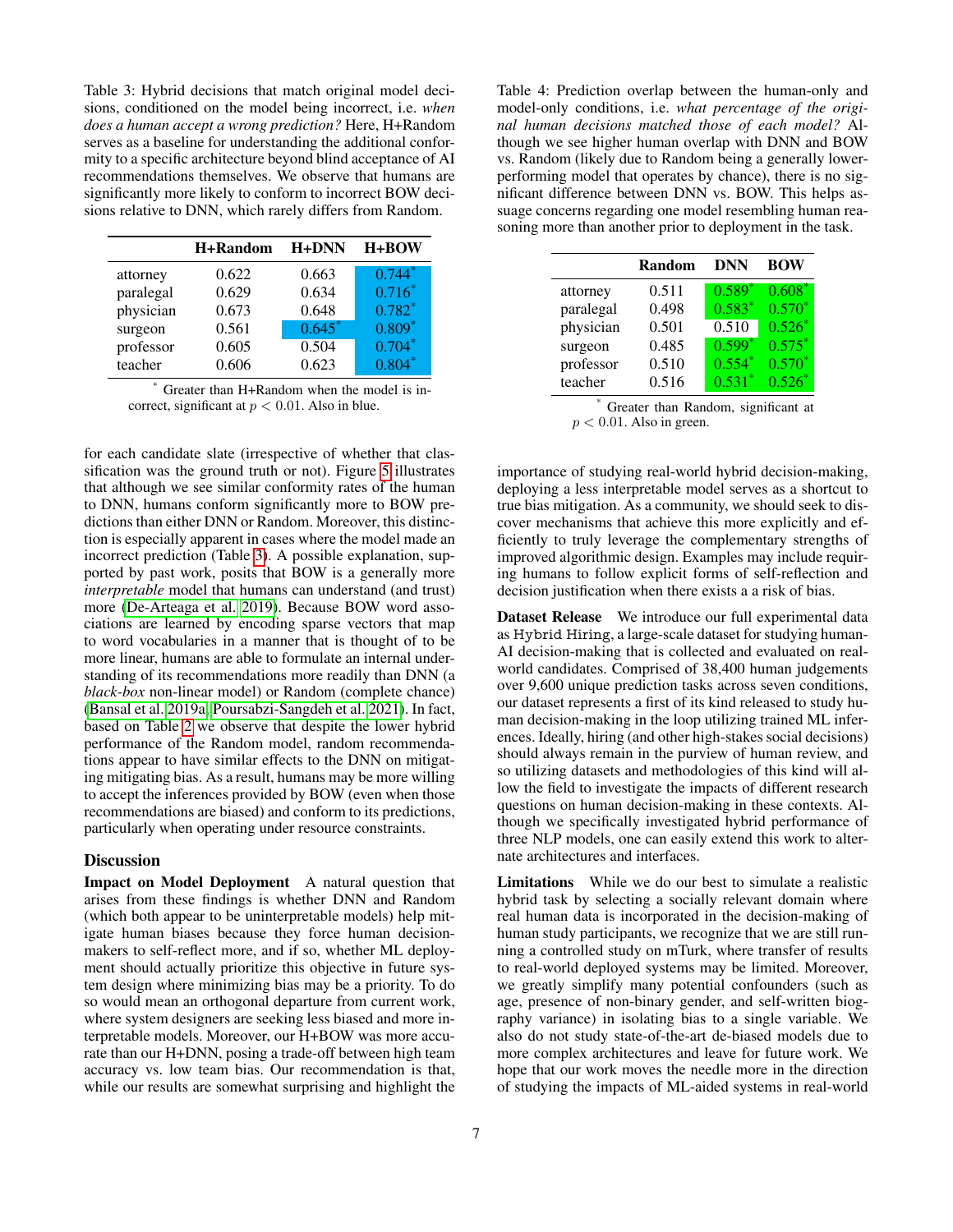<span id="page-7-16"></span>

Figure 5: Conformity rate (percentage of hybrid decisions that match those predicted by the model alone) across tested occupations. We see significantly higher conformity to BOW than to DNN and Random predictions, with highlighted bands detailing 95% confidence intervals.

environments and propose that the community jointly invest in producing similar large-scale decision tasks and datasets to further study such intricacies across varied domains.

# Conclusion

In asking the question of how model performance impacts human decision-making on two axes, our findings open up additional questions related to the specificity of human responses to different models, *even without an interface change*. Our results motivate the explicit need to further investigate the observed signals regarding differing human intuitions of varied model architectures and how we can best design systems that allow for optimal hybrid collaboration.

### Acknowledgements

We would like to thank Adam Kalai and Maria De-Arteaga for helpful discussions on problem formulation, Alexey Romanov for help with data collection and model training, Sarah Jobalia for moral support, and the anonymous reviewers for comments on the draft. Andi Peng is supported by an NSF Graduate Research Fellowship.

# References

<span id="page-7-2"></span>Bansal, G.; Nushi, B.; Kamar, E.; Lasecki, W.; Weld, D.; and Horvitz, E. 2019a. Beyond accuracy: the role of mental models in human-AI team performance. In *Proceedings of the 2019 AAAI Conference on Human Computation and Crowdsourcing (HCOMP 2019)*. AAAI.

<span id="page-7-12"></span>Bansal, G.; Nushi, B.; Kamar, E.; Weld, D.; and Horvitz, E. 2019b. Updates in human-AI teams: understanding and addressing the performance-compatibility tradeoff. In *Proceedings of the 2019 AAAI Conference on Artificial Intelligence (AAAI 2019)*. AAAI.

<span id="page-7-15"></span>Bansal, G.; Wu, T.; Zhou, J.; Fok, R.; Nushi, B.; Kamar, E.; Ribeiro, M. T.; and Weld, D. 2021. Does the whole ex-

ceed its parts? the effect of ai explanations on complementary team performance. In *Proceedings of the 2021 Conference on Human Factors in Computing Systems (CHI 2021)*, 1–16.

<span id="page-7-1"></span>Barocas, S.; Hardt, M.; and Narayanan, A. 2017. Fairness in machine learning. *Nips tutorial*, 1: 2017.

<span id="page-7-6"></span>Barocas, S.; and Selbst, A. 2016. Big data's disparate impact. *California Law Review*, 671.

<span id="page-7-14"></span>Bolukbasi, T.; Chang, K.-W.; Zou, J.; Saligrama, V.; and Kalai, A. 2016. Man is to computer programmer as woman is to homemaker? Debiasing word embeddings. In *Proceedings of the 2016 Conference on Neural Information Processing Systems (NIPS 2016)*. NIPS.

<span id="page-7-11"></span>Cunningham, T. 2013. Biases and implicit knowledge. *Munich Personal RePEc Archive*.

<span id="page-7-5"></span>De-Arteaga, M.; Romanov, A.; Wallach, H.; Chayes, J.; Borgs, C.; Chouldechova, A.; Geyik, S.; Kenthapadi, K.; and Kalai, A. 2019. Bias in bios: A case study of semantic representation bias in a high-stakes setting. In *Proceedings of the 2019 Conference on Fairness, Accountability, and Transparency (FAT\* 2019)*. ACM.

<span id="page-7-7"></span>Dwork, C.; Hardt, M.; Pitassi, T.; Reingold, O.; and Zemel, R. 2012. Fairness through awareness. In *Proceedings of the 2012 Innovations in Theoretical Computer Science Foundations Conference (ITCS 2012)*. ACM.

<span id="page-7-9"></span><span id="page-7-4"></span>Dwork, C.; and Ilvento, C. 2018. Group fairness under composition. In *Proceedings of the 2018 Conference on Fairness, Accountability, and Transparency (FAT\* 2018)*. ACM. Feng, S.; and Boyd-Graber, J. 2019. What Can AI Do for Me? Evaluating Machine Learning Interpretations in Cooperative Play. In *Proceedings of the 24th International Conference on Intelligent User Interfaces*, IUI '19, 229–239. New York, NY, USA: Association for Computing Machinery. ISBN 9781450362726.

<span id="page-7-0"></span>Gillies, M.; Fiebrink, R.; Tanaka, A.; Caramiaux, B.; Garcia, J.; Bevilacqua, F.; Heloir, A.; Nunnari, F.; Mackay, W.; and Amershi, S. 2016. Human-centered machine learning. In *Proceedings of the 2016 Conference on Human Factors in Computing Systems (CHI 2016)*. ACM.

<span id="page-7-13"></span>Gilpin, L.; Bau, D.; Yuan, B.; Bajwa, A.; Specter, M.; and Kagal, L. 2018. Explaining explanations: an overview of interpretability in machine learning. In *Proceedings of the 2018 IEEE Conference on Data Science and Advanced Analytics (DSAA 2018)*. IEEE.

<span id="page-7-10"></span>Gonen, H.; and Goldberg, Y. 2019. Lipstick on a pig: debiasing methods cover up systematic gender biases in word embeddings but do not remove them. In *Proceedings of the 2019 Conference of the North American Chapter of the Association for Computational Linguistics (NAACL-HLT 2019)*. ACM.

<span id="page-7-3"></span>Green, B.; and Chen, Y. 2019. The principles and limits of algorithm-in-the-loop decision making. *Proceedings of the ACM on Human-Computer Interaction*, 3(CSCW): 1–24.

<span id="page-7-8"></span>Hardt, M.; Price, E.; and Srebro, N. 2016. Equality of opportunity in supervised learning. In *Proceedings of the 2016 Conference on Neural Information Processing Systems (NeurIPS 2016)*. NeurIPS.